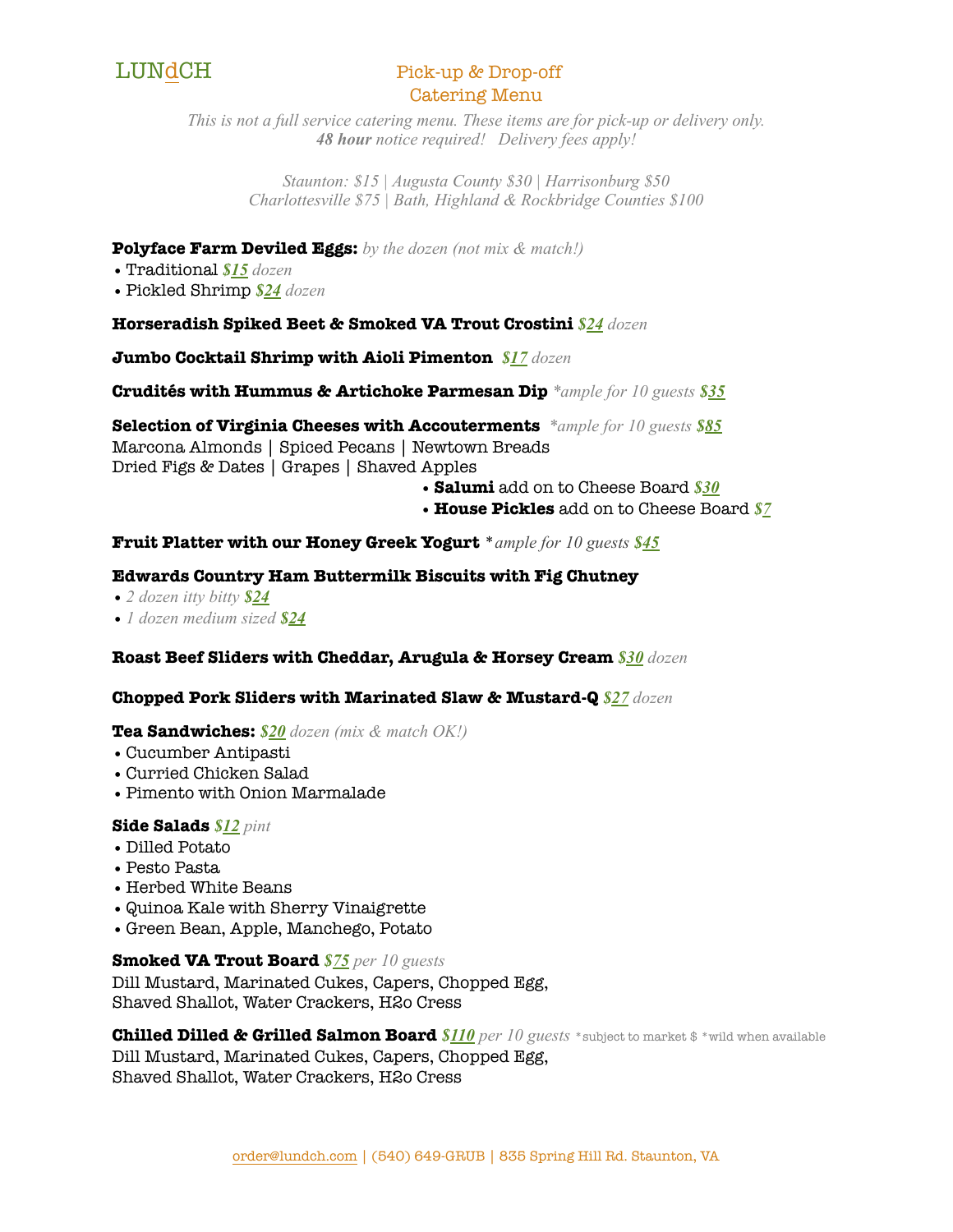# LUNdCH Pick-up & Drop-off Catering Menu

### **Sweets** *\$2 each \$22 dozen (mix & match OK!)*

•Truffled Walnut Brownies | Salted Chocolate Chip Cookies | Lemon Cupcakes

# **Dressed-up BBQ: \$250** *per 10 guest (\*available hot or cold!)*

- •Smoked Chopped Pork Shoulder
- •Jerked Chicken
- •Trio of Sauces: Traditional, Mustard, East Carolina
- •Highland County Maple Baked Beans
- Dilly Potato Apple Salad
- Ginger Soy Slaw

### **Dressed-up Taco Bar: \$250** *per 10 guest (\*available hot or cold!)*

- •Braised Beef Barbocoa
- •Enchilada Chicken
- •"Street Corn" Black Beans
- •Fajita Veggie Rice
- Guacamole
- •Pica de Galo
- •Lime Cream
- •Corn Tortillas

LUNdCH BOX Menu: *Perfect for meetings and picnics!* 

- *• Minimum \$100 per order (excluding delivery \*fees)*
- *• Give us names with your order and we'll label them for you!*
- *• Other choices of sandwiches are available!*

# **Curried Chicken Salad Croissant** *\$13*(\*GF)

choice of side: Pesto Pasta Salad or Green salad

# **Cucumber Dill Antipasti Sandwich** *\$13*(V,\*VGN,\*GF)

Roasted Red Peppers, Artichoke & Olive Spread choice of side: Pesto Pasta Salad or Green salad

### **Picnic Chicken** *\$15*

Cornflake Crusted Tender Chicken Breast with Green Bean Salad & Potatoes

# **Trout Nicoise** *\$16*(\*V,\*VGN,GF)

Egg, Olives, Green Beans, Baby Taters & Maters Spiced Pecans, House Vinaigrette

# **House Salad** *\$13*(V,VGN,GF)

Stover Shop Greens, Roasted & Pickled Veggies Spiced Pecans, House Vinaigrette

V = Vegetarian | GF = Gluten Free | VGN = Vegan |\*=Available

**Drinks:** *\$2*Mexican Coke, Diet Coke, VA Bottled Water, San Pellegrino Sodas

**Staunton Coffee Co.** regular or decaf *\$30 96 ounces*

**Kitch'n Cook'd or Martin's BBQ Potato chips:** *\$1* **Cookies & Cupcakes:** *\$2* each | *\$22* a dozen